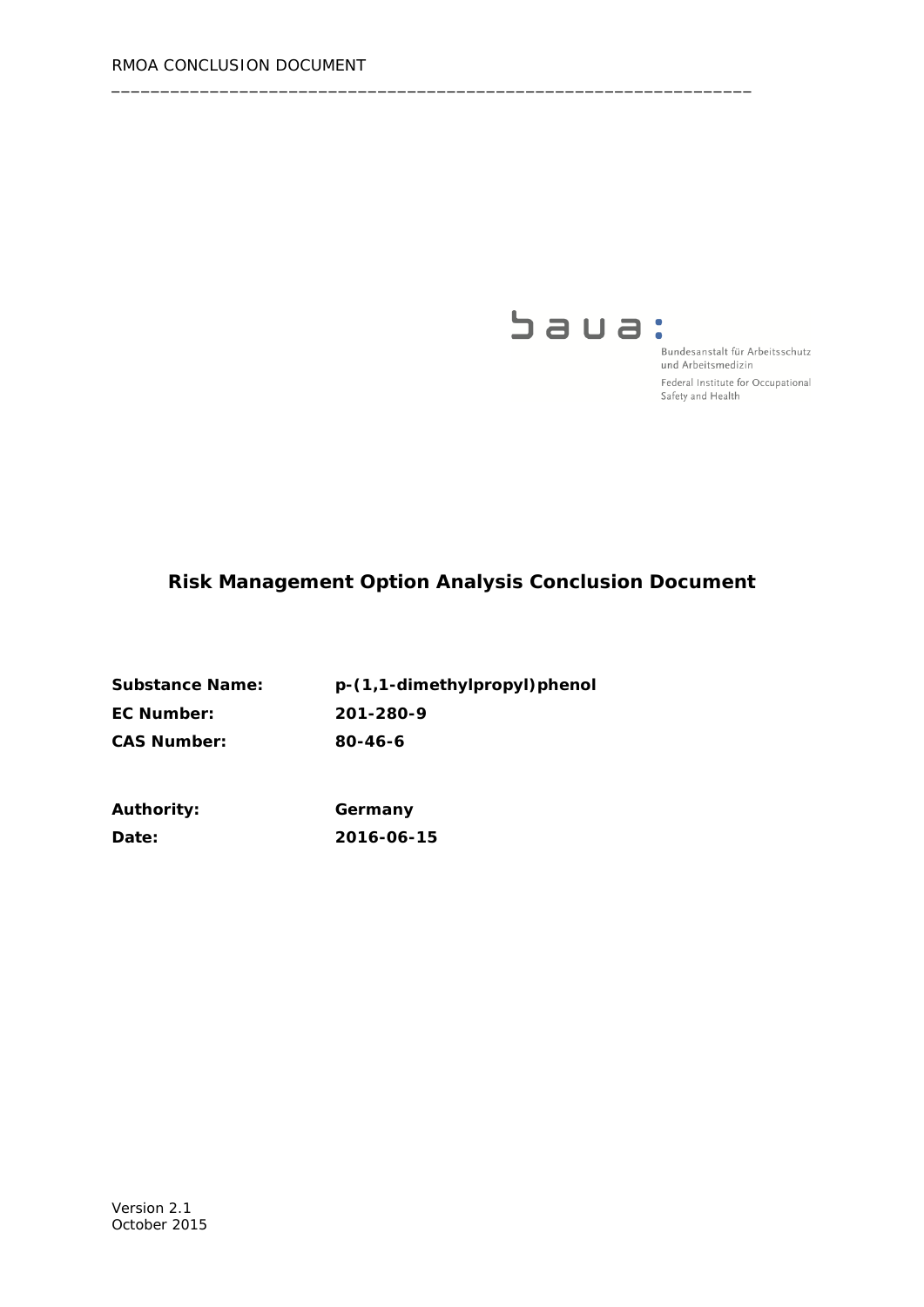#### **DISCLAIMER**

\_\_\_\_\_\_\_\_\_\_\_\_\_\_\_\_\_\_\_\_\_\_\_\_\_\_\_\_\_\_\_\_\_\_\_\_\_\_\_\_\_\_\_\_\_\_\_\_\_\_\_\_\_\_\_\_\_\_\_\_\_\_\_\_\_

The author does not accept any liability with regard to the use that may be made of the information contained in this document. Usage of the information remains under the sole responsibility of the user. Statements made or information contained in the document are without prejudice to any further regulatory work that ECHA or the Member States may initiate at a later stage. Risk Management Option Analyses and their conclusions are compiled on the basis of available information and may change in light of newly available information or further assessment.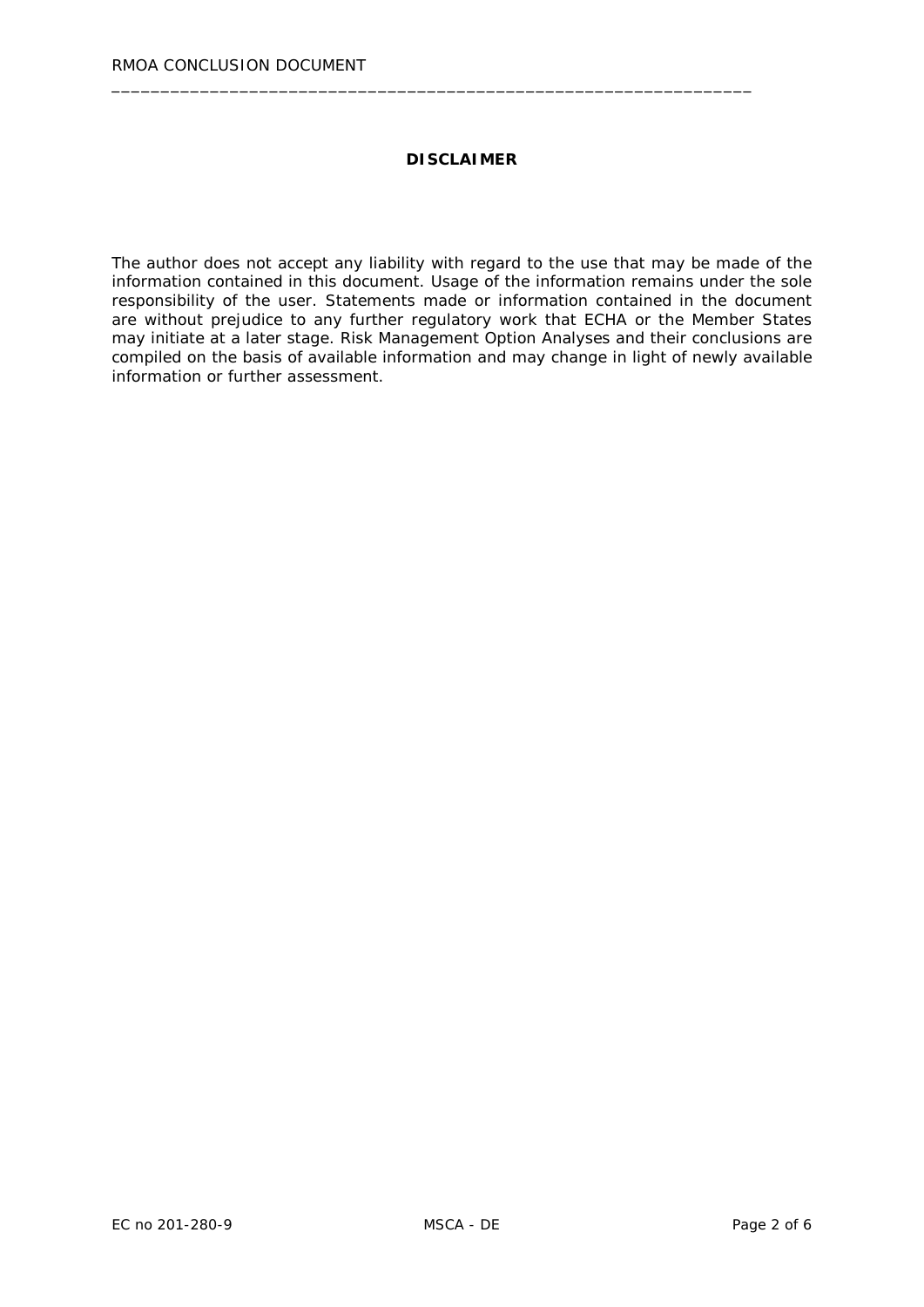# **Foreword**

The purpose of Risk Management Option analysis (RMOA) is to help authorities decide whether further regulatory risk management activities are required for a substance and to identify the most appropriate instrument to address a concern.

\_\_\_\_\_\_\_\_\_\_\_\_\_\_\_\_\_\_\_\_\_\_\_\_\_\_\_\_\_\_\_\_\_\_\_\_\_\_\_\_\_\_\_\_\_\_\_\_\_\_\_\_\_\_\_\_\_\_\_\_\_\_\_\_\_

RMOA is a voluntary step, i.e., it is not part of the processes as defined in the legislation. For authorities, documenting the RMOA allows the sharing of information and promoting early discussion, which helps lead to a common understanding on the action pursued. A Member State or ECHA (at the request of the Commission) can carry out this case-bycase analysis in order to conclude whether a substance is a 'relevant substance of very high concern (SVHC)' in the sense of the SVHC Roadmap to 2020<sup>1</sup>.

An RMOA can conclude that regulatory risk management at EU level is required for a substance (e.g. harmonised classification and labelling, Candidate List inclusion, restriction, other EU legislation) or that no regulatory action is required at EU level. Any subsequent regulatory processes under the REACH Regulation include consultation of interested parties and appropriate decision making involving Member State Competent Authorities and the European Commission as defined in REACH.

This Conclusion document provides the outcome of the RMOA carried out by the author authority. In this conclusion document, the authority considers how the available information collected on the substance can be used to conclude whether regulatory risk management activities are required for a substance and which is the most appropriate instrument to address a concern. With this Conclusion document the Commission, the competent authorities of the other Member States and stakeholders are informed of the considerations of the author authority. In case the author authority proposes in this conclusion document further regulatory risk management measures, this shall not be considered initiating those other measures or processes. Since this document only reflects the views of the author authority, it does not preclude Member States or the European Commission from considering or initiating regulatory risk management measures which they deem appropriate.

<span id="page-2-0"></span> <sup>1</sup> For more information on the SVHC Roadmap: [http://echa.europa.eu/addressing](http://echa.europa.eu/addressing-chemicals-of-concern/substances-of-potential-concern/svhc-roadmap-to-2020-implementation)[chemicals-of-concern/substances-of-potential-concern/svhc-roadmap-to-2020](http://echa.europa.eu/addressing-chemicals-of-concern/substances-of-potential-concern/svhc-roadmap-to-2020-implementation) [implementation](http://echa.europa.eu/addressing-chemicals-of-concern/substances-of-potential-concern/svhc-roadmap-to-2020-implementation)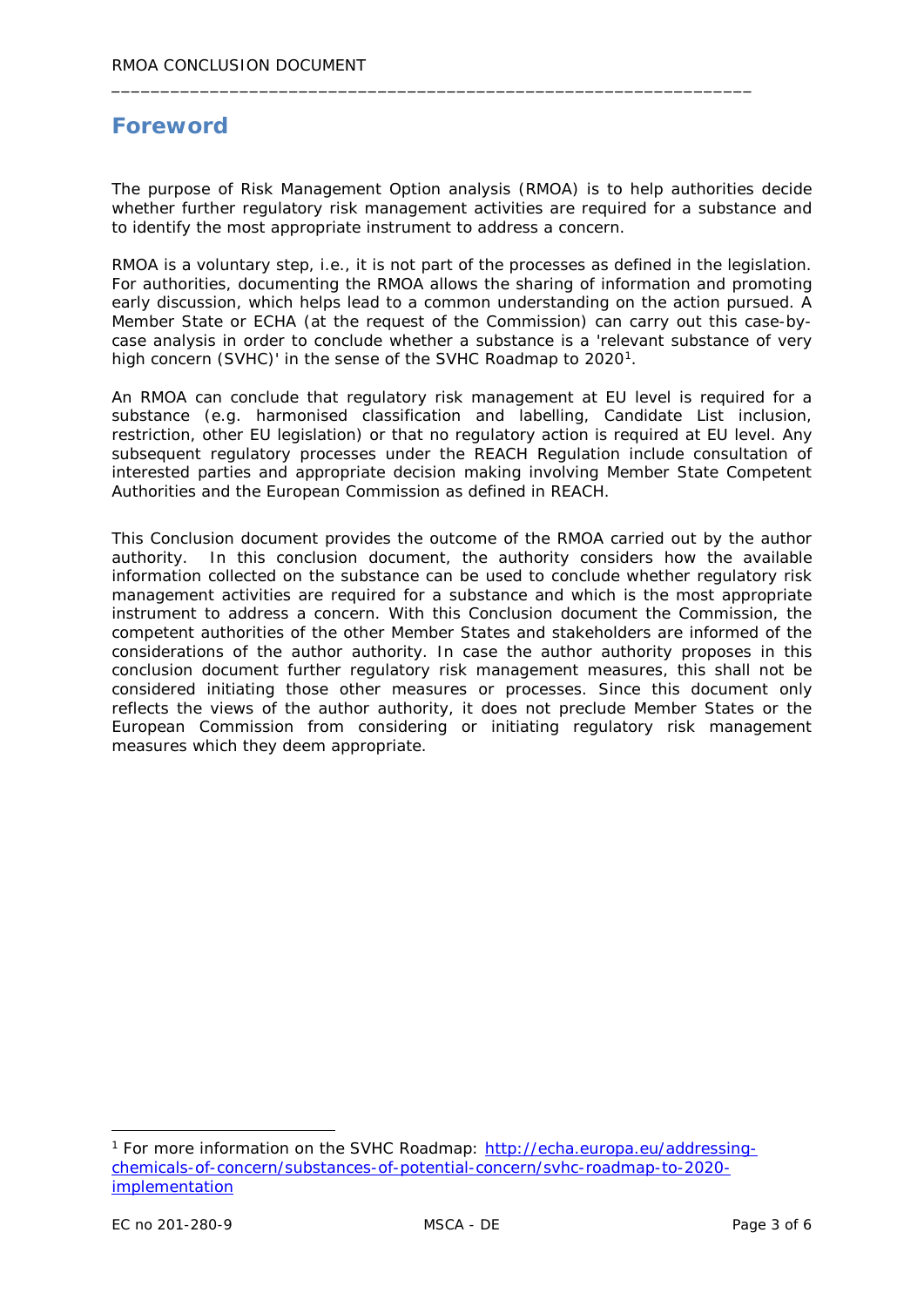### **1. OVERVIEW OF OTHER PROCESSES / EU LEGISLATION**

\_\_\_\_\_\_\_\_\_\_\_\_\_\_\_\_\_\_\_\_\_\_\_\_\_\_\_\_\_\_\_\_\_\_\_\_\_\_\_\_\_\_\_\_\_\_\_\_\_\_\_\_\_\_\_\_\_\_\_\_\_\_\_\_\_

For p-(1,1-dimethylproply)phenol (ptPP) a substance evaluation is ongoing. Although the initial concern was endocrine disruption for the environment, the ongoing substance evaluation does not influence these RMO considerations. No additional data requirements were deemed necessary during substance evaluation to clarify the concern of endocrine disruption with regard to the environment.

### **2. CONCLUSION OF RMOA**

This conclusion is based on the REACH and CLP data as well as other available relevant information taking into account the SVHC Roadmap to 2020, where appropriate.

| <b>Conclusions</b>                                | Tick<br>box |
|---------------------------------------------------|-------------|
| Need for follow-up regulatory action at EU level: |             |
| Harmonised classification and labelling           |             |
| Identification as SVHC                            |             |
| <b>Restriction under REACH</b>                    |             |
| Other EU-wide regulatory measures                 |             |
| Need for action other than EU regulatory action   |             |
| No action needed at this time                     |             |

## **3. NEED FOR FOLLOW-UP REGULATORY ACTION AT EU LEVEL**

### **3.1 Harmonised classification and labelling**

Endocrine disruption is not an endpoint for which harmonised classification and labelling according to CLP can be applied.

### **3.2 Identification as a substance of very high concern, SVHC**

Based on an in depth assessment during substance evaluation, it is the opinion of the eMSCA that ptPP meets the Art 57f criteria due to its endocrine disrupting properties for the environment which are considered to be of very high concern.

- Several in vitro and in vivo studies are available which clearly show that ptPP acts as an estrogen agonist both in vitro and in vivo. In vivo data for several fish species show that this alteration of the function of the endocrine system results in adverse effects in intact organisms. They provide a clear link between the mode of action and the adverse effects observed. Data for other fish species substantiate the estrogen mode of action and adverse effects observed fit to this mode of action.
- Effects observed are considered severe (e.g. change in reproduction). Available studies indicate that they are long-lasting and may occur even after short term exposure. One fish study indicates that effect persist even after exposure has ceased and may increase in subsequent generations.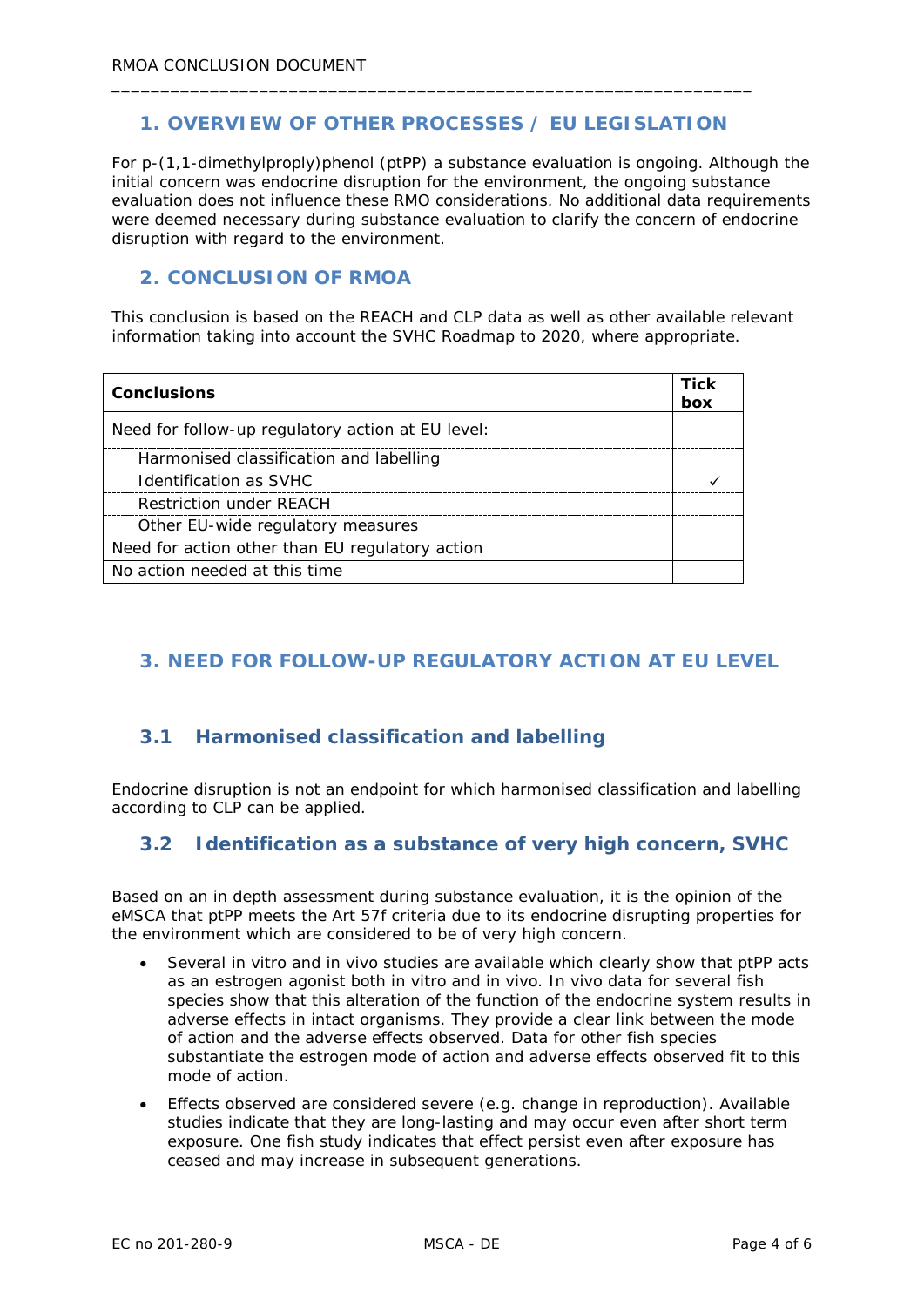Due to the endocrine disrupting properties for the environment, substitution of the substance and subsequent reduction of its emission to water is considered as appropriate.

Available exposure information indicates that ptPP enters the environment at concentrations close to those causing endocrine mediated effects. No systematic monitoring is available but ptPP was found in the environment in some monitoring studies.

\_\_\_\_\_\_\_\_\_\_\_\_\_\_\_\_\_\_\_\_\_\_\_\_\_\_\_\_\_\_\_\_\_\_\_\_\_\_\_\_\_\_\_\_\_\_\_\_\_\_\_\_\_\_\_\_\_\_\_\_\_\_\_\_\_

Based on the available hazard information ptPP is a substance of very high concern. It results in relevant emission to the environment. Thus, even though the information available by the submitted registrations indicate that the substance is used as an intermediate only, it must be considered as a relevant SVHC according to the SVHC Roadmap 2020 which gives an EU-wide commitment for having all relevant currently known substances of very high concern included in the Candidate List by 2020 to promote substitution and to avoid uses as potential substitute for other SVHCs.

ptPP is a possible substitute for 4-nonylphenol and 4-tert-octylphenol with regard to their uses in phenolic and epoxy resins. Both substances have been identified as SVHC due to their endocrine disrupting properties for the environment.

SVHC identification is essential in order to verify the very high concern for ptPP and thus enable further risk management measures. It would trigger further information requests and would be a strong signal for substitution.

Further considerations are needed to analyse most appropriate further risk management measures which may include SVHC identification of ptPP products such as epoxy and phenolic resins or restrictions.

### **3.3 Restriction under REACH**

Depending on the information on relevant sources for ptPP triggered by SVHC identification, future restriction of the corresponding uses to limit these emissions may be considered necessary.

### **3.4 Other Union-wide regulatory measures**

Not applicable.